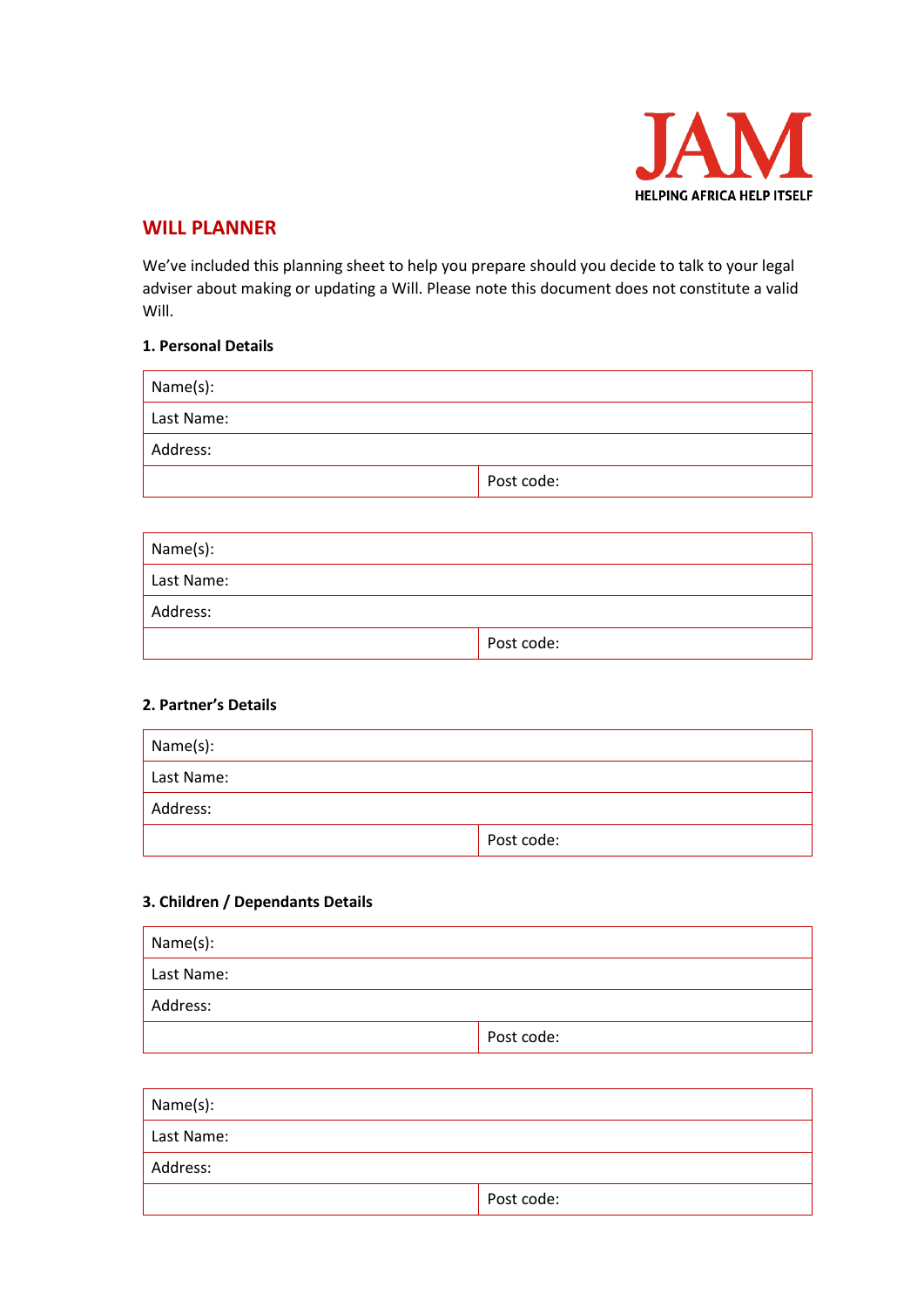| Name(s):   |            |  |
|------------|------------|--|
| Last Name: |            |  |
| Address:   |            |  |
|            | Post code: |  |

| Name(s):   |            |
|------------|------------|
| Last Name: |            |
| Address:   |            |
|            | Post code: |

| Name(s):   |            |  |
|------------|------------|--|
| Last Name: |            |  |
| Address:   |            |  |
|            | Post code: |  |

# **4. Executer(s) Details**

| Name(s):   |            |  |
|------------|------------|--|
| Last Name: |            |  |
| Address:   |            |  |
|            | Post code: |  |

| Name(s):   |            |  |
|------------|------------|--|
| Last Name: |            |  |
| Address:   |            |  |
|            | Post code: |  |

# **5. Legal Guardian's Details**

| Name(s):   |            |  |
|------------|------------|--|
| Last Name: |            |  |
| Address:   |            |  |
|            | Post code: |  |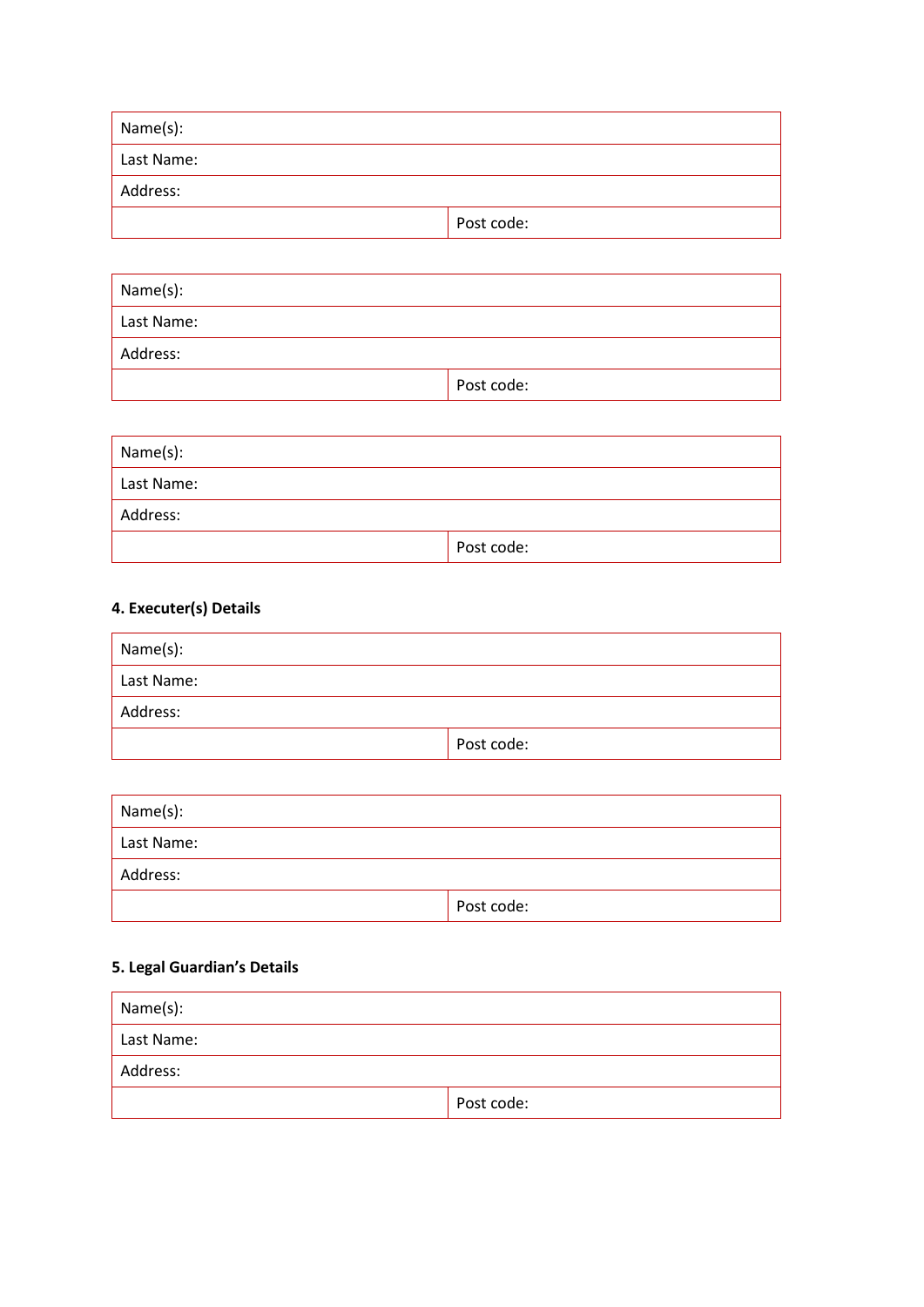#### **6. The value of your estate**

Here you can write down the estimated value of your assets and debts. The value of your estate – which you can leave to family, friends or an organisation is simply your total assets minus your total debts.

#### **Assets**

| Property                                           |  |
|----------------------------------------------------|--|
| Vehicles                                           |  |
| Household content (furniture etc)                  |  |
| Art and Antiques                                   |  |
| Personal Items of particular value (jewellery etc) |  |
| Savings in banks and building Societies            |  |
| Shares, Investments and Premium Bonds etc          |  |
| <b>Insurance Policies</b>                          |  |
| Pensions                                           |  |
| Foreign/Oversees Assets                            |  |
| Other                                              |  |

If you have already nominated a beneficiary for your pension or insurance policy, these will sit outside what is considered a person's estate.

#### **Debts**

| Mortgage               |  |
|------------------------|--|
| Loans and Credit Cards |  |
| Other                  |  |

#### **Value of Estate**

| <b>Total Assets</b> |  |
|---------------------|--|
| <b>Total Debts</b>  |  |
| Value of Estate     |  |
|                     |  |

#### **3. The People and causes you want to benefit**

Use this section to think about the people and/or charities you care about most and want to leave gifts in your Will. Think about whether you want to leave specific items or amounts of money, or a percentage of your estate. Please note that if you are including a gift to charity you need to include the registered charity number.

#### **JAM's details,**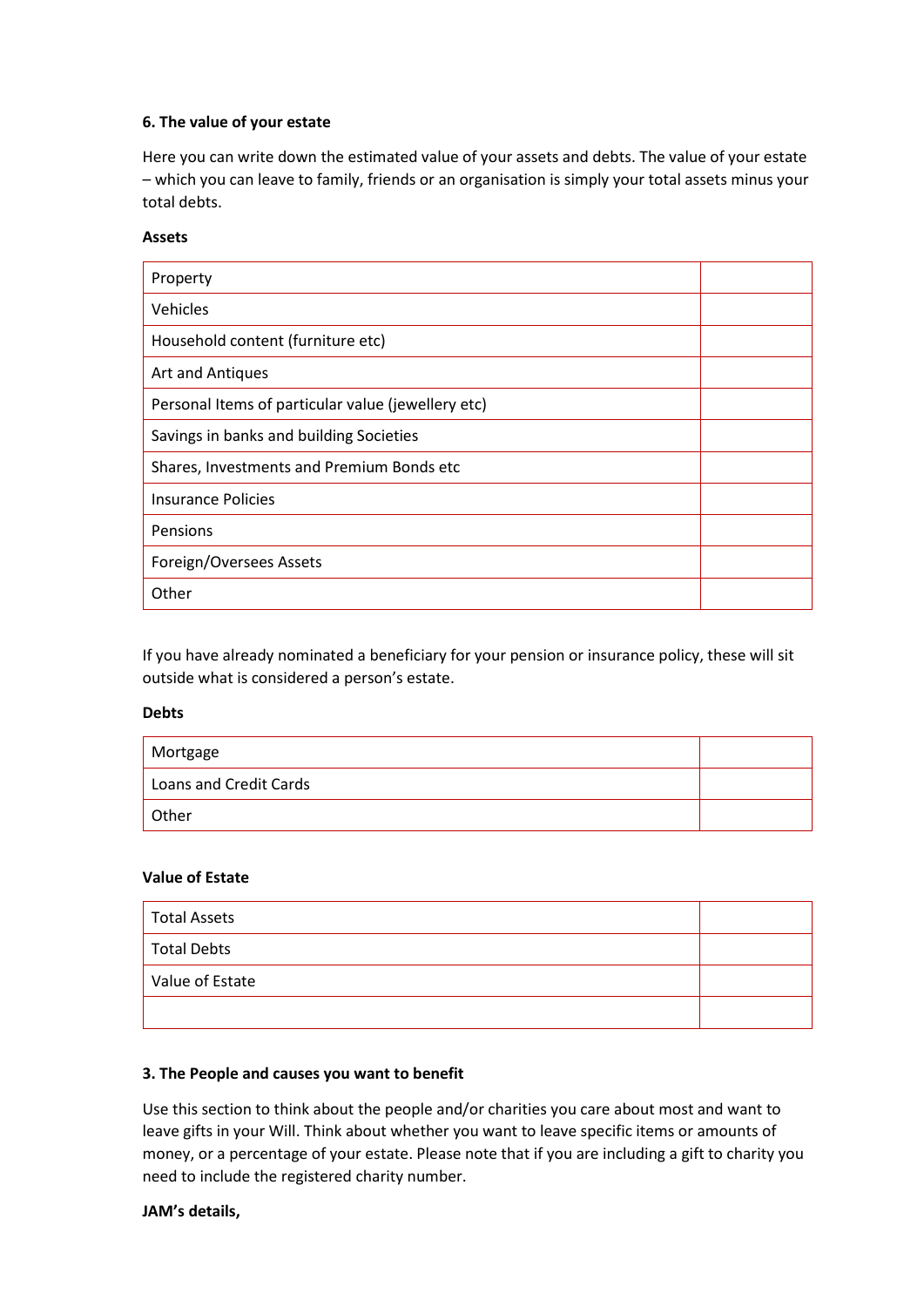| Joint Aid Management UK (JAM UK)    | % Share:          |
|-------------------------------------|-------------------|
| Address: 46 Commercial Road, London | Amount: £         |
| E1 1LP, UK                          | Specific Item(s): |
| 1050992 SC043643                    |                   |

| Name:    | % Share:          |
|----------|-------------------|
| Address: | Amount: £         |
|          | Specific Item(s): |
|          |                   |

| Name:    | % Share:          |
|----------|-------------------|
| Address: | Amount: £         |
|          | Specific Item(s): |
|          |                   |

| Name:    | % Share:          |
|----------|-------------------|
| Address: | Amount: £         |
|          | Specific Item(s): |
|          |                   |

| Name:    | % Share:          |
|----------|-------------------|
| Address: | Amount: £         |
|          | Specific Item(s): |
|          |                   |

| Name:    | % Share:          |
|----------|-------------------|
| Address: | Amount: £         |
|          | Specific Item(s): |
|          |                   |